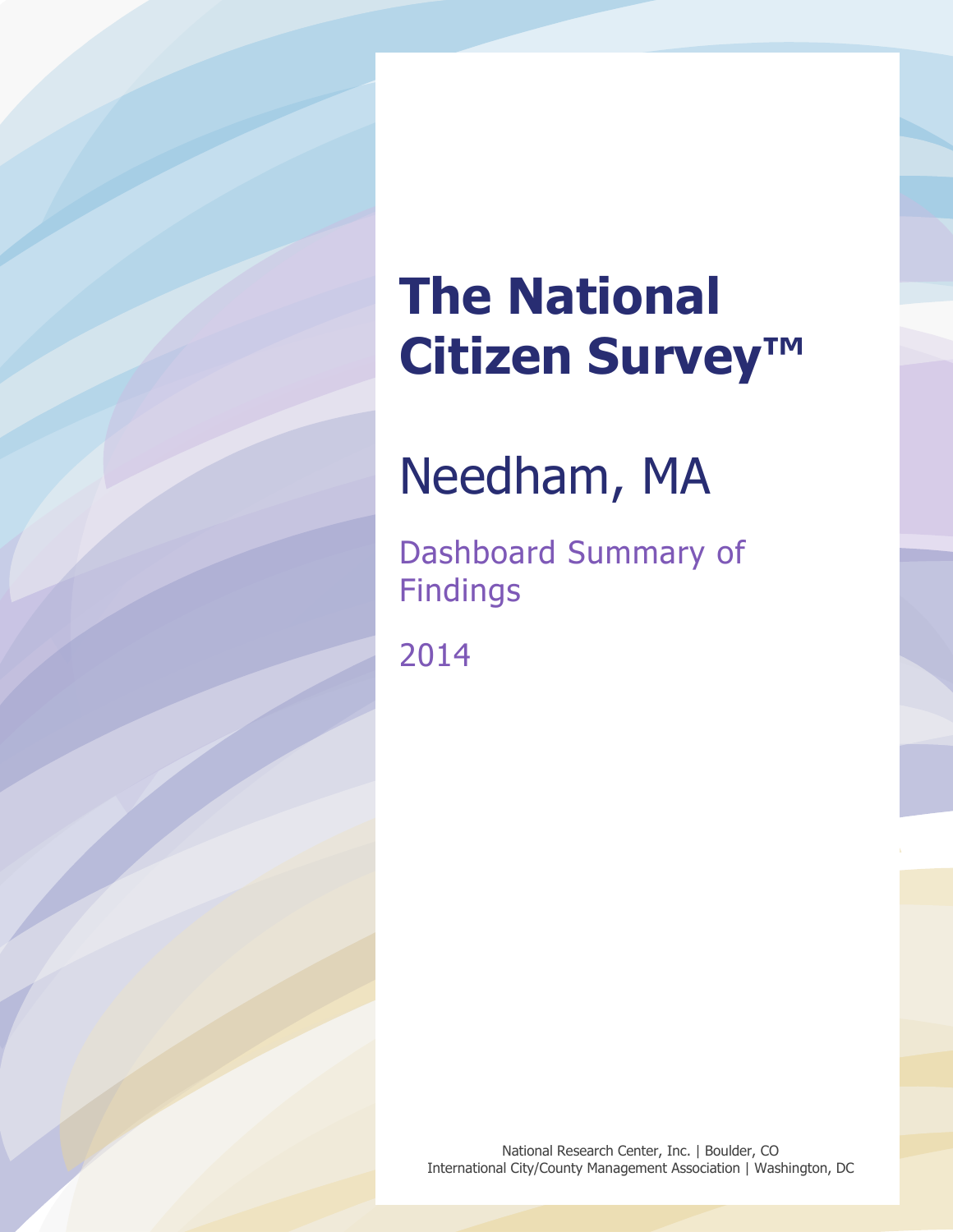## **Summary**

The National Citizen Survey™ (The NCS™) is a collaborative effort between National Research Center, Inc. (NRC) and the International City/County Management Association (ICMA). The survey and its administration are standardized to assure high quality research methods and directly comparable results across The NCS communities. The NCS captures residents' opinions within the three pillars of a community (Community Characteristics, Governance and Participation) across eight central facets of community (Safety, Mobility, Natural Environment, Built Environment, Economy, Recreation and Wellness, Education and Enrichment and Community Engagement). This report summarizes Needham's performance in the eight facets of community livability with the "General" rating as a summary of results from the overarching questions not shown within any of the eight facets. The "Overall" represents the community pillar in its entirety (the eight facets and general).

By summarizing resident ratings across the eight facets and three pillars of a livable community, a picture of Needham's community livability emerges. Below, the color of each community facet summarizes how residents rated each of the pillars that support it – Community Characteristics, Governance and Participation. When most ratings were higher than the benchmark, the color is the darkest shade; when most ratings were lower than the benchmark, the color is the lightest shade. A mix of ratings (higher and lower than the benchmark) results in a color between the extremes.

Natural Environment and General facets (within Community Characteristics) and Mobility, Built Environment and Education and Enrichment (within Participation) had ratings higher than in comparison communities. All other ratings were strong and similar to communities across the nation. This information can be helpful in identifying the areas that merit more attention.

|                                 | <b>Community Characteristics</b> |                |       |          | Governance     |       | Participation |                |          |  |
|---------------------------------|----------------------------------|----------------|-------|----------|----------------|-------|---------------|----------------|----------|--|
|                                 | Higher                           | <b>Similar</b> | Lower | Higher   | <b>Similar</b> | Lower | Higher        | <b>Similar</b> | Lower    |  |
| Overall                         | 15                               | 34             |       |          | 37             |       | 10            | 26             |          |  |
| General                         | 4                                | 3              | 0     | $\Omega$ |                |       |               |                |          |  |
| Safety                          |                                  |                |       | n        |                |       |               |                |          |  |
| Mobility                        |                                  |                |       | $\Omega$ |                |       |               |                | $\Omega$ |  |
| <b>Natural Environment</b>      |                                  |                | 0     |          |                |       |               |                |          |  |
| <b>Built Environment</b>        |                                  |                |       | $\Omega$ |                |       |               |                | n        |  |
| Economy                         |                                  |                |       | $\Omega$ |                |       |               |                |          |  |
| Recreation and Wellness         |                                  |                |       |          |                |       |               |                |          |  |
| <b>Education and Enrichment</b> |                                  |                | 0     | $\Omega$ |                |       |               |                | n        |  |
| Community Engagement            |                                  |                |       |          |                |       |               |                |          |  |

### Figure 1: Dashboard Summary

| Legend |         |
|--------|---------|
|        | Higher  |
|        | Similar |
|        | Lower   |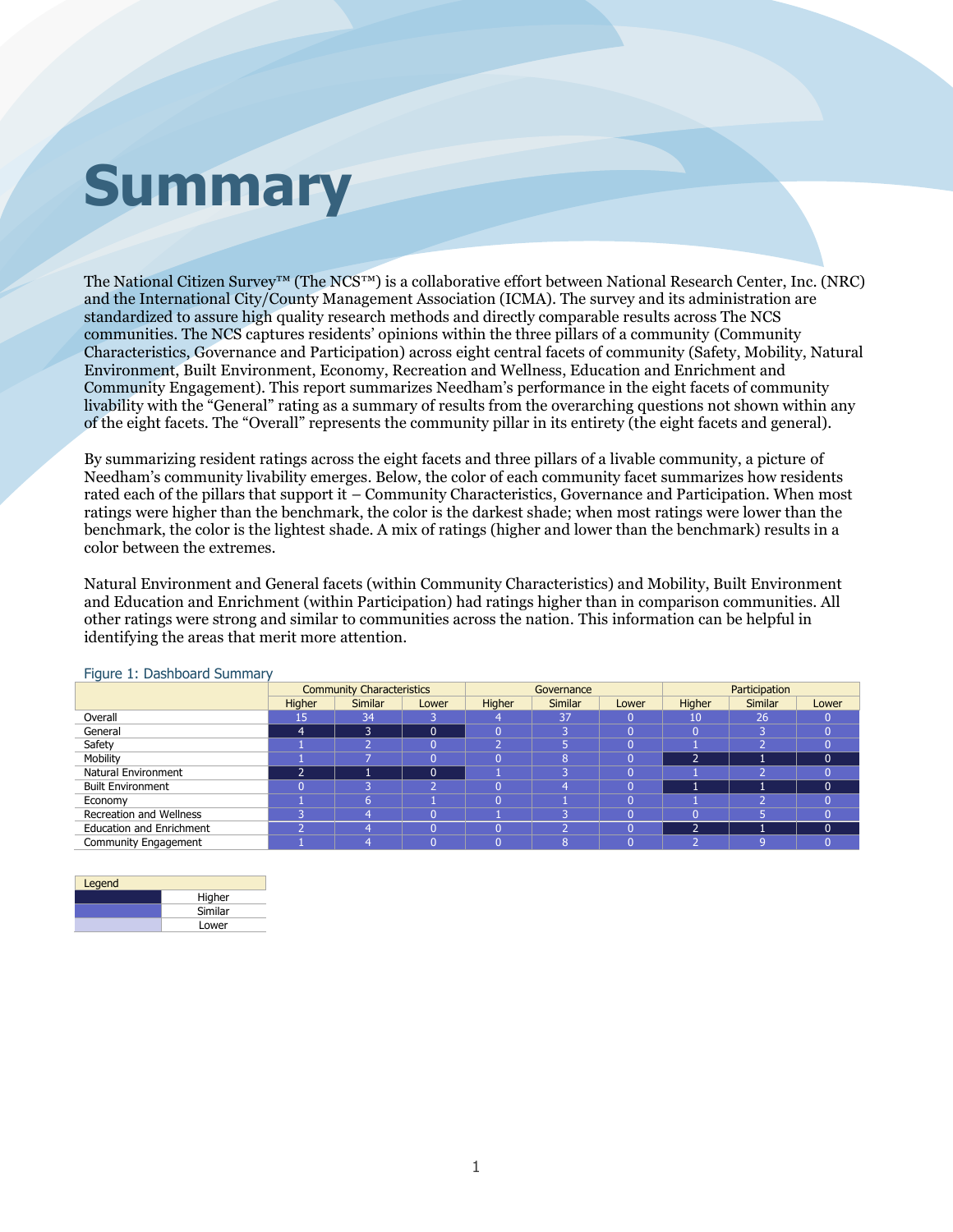### Figure 1: Detailed Dashboard

|                          | Community<br>Characteristics        | Trend                 | <b>Benchmark</b>      | Percent<br>positive | Governance                                            | <b>Trend</b>          | <b>Benchmark</b>      | Percent<br>positive | Participation                                    | Trend                 | <b>Benchmark</b>      | Percent<br>positive |
|--------------------------|-------------------------------------|-----------------------|-----------------------|---------------------|-------------------------------------------------------|-----------------------|-----------------------|---------------------|--------------------------------------------------|-----------------------|-----------------------|---------------------|
|                          | Overall appearance                  | $\longleftrightarrow$ | $\longleftrightarrow$ | 88%                 | Customer service                                      | $\longleftrightarrow$ | $\longleftrightarrow$ | 84%                 | Recommend Needham                                | $\longleftrightarrow$ | $\leftrightarrow$     | 94%                 |
|                          | Overall quality of life             | $\longleftrightarrow$ | $\leftrightarrow$     | 93%                 | Services provided by<br>Needham                       | $\longleftrightarrow$ | $\longleftrightarrow$ | 85%                 | Remain in Needham                                | $\leftrightarrow$     | $\longleftrightarrow$ | 89%                 |
|                          | Place to retire                     | $\pm$                 | $\longleftrightarrow$ | 51%                 | Services provided by the<br><b>Federal Government</b> | $\leftrightarrow$     | $\leftrightarrow$     | 50%                 | Contacted Needham<br>employees                   | $\longleftrightarrow$ | $\longleftrightarrow$ | 58%                 |
|                          | Place to raise children             | $\longleftrightarrow$ |                       | 95%                 |                                                       |                       |                       |                     |                                                  |                       |                       |                     |
| General                  | Place to live                       | $\leftrightarrow$     |                       | 96%                 |                                                       |                       |                       |                     |                                                  |                       |                       |                     |
|                          | Neighborhood                        | $\longleftrightarrow$ |                       | 90%                 |                                                       |                       |                       |                     |                                                  |                       |                       |                     |
|                          | Overall image                       | $\leftrightarrow$     | $\uparrow$            | 91%                 |                                                       |                       |                       |                     |                                                  |                       |                       |                     |
|                          | Overall feeling of safety           | $\ast$                | $\uparrow$            | 97%                 | Police                                                | $\longleftrightarrow$ | ↑                     | 92%                 | Was NOT the victim of a<br>crime                 | $\leftrightarrow$     | $\longleftrightarrow$ | 95%                 |
|                          | Safe in neighborhood                | $\leftrightarrow$     | $\leftrightarrow$     | 96%                 | Crime prevention                                      | $\longleftrightarrow$ |                       | 91%                 | Did NOT report a crime                           | $\ast$                |                       | 91%                 |
|                          | Safe<br>downtown/commercial<br>area | $\longleftrightarrow$ | $\longleftrightarrow$ | 96%                 | Fire                                                  | $\longleftrightarrow$ | $\longleftrightarrow$ | 94%                 | Stocked supplies for an<br>emergency             | $\ast$                | $\longleftrightarrow$ | 35%                 |
|                          |                                     |                       |                       |                     | Fire prevention                                       | $\longleftrightarrow$ | $\longleftrightarrow$ | 88%                 |                                                  |                       |                       |                     |
|                          |                                     |                       |                       |                     | Ambulance/EMS                                         | $\longleftrightarrow$ | $\leftrightarrow$     | 95%                 |                                                  |                       |                       |                     |
| Safety                   |                                     |                       |                       |                     | Emergency preparedness                                | $\longleftrightarrow$ | $\leftrightarrow$     | 75%                 |                                                  |                       |                       |                     |
|                          |                                     |                       |                       |                     | Animal control                                        | $\longleftrightarrow$ | $\longleftrightarrow$ | 79%                 |                                                  |                       |                       |                     |
|                          | <b>Traffic flow</b>                 | $\uparrow$            | $\longleftrightarrow$ | 58%                 | Traffic enforcement                                   | $\longleftrightarrow$ | $\leftrightarrow$     | 77%                 | Carpooled instead of driving<br>alone            | $\ast$                | $\leftrightarrow$     | 47%                 |
|                          | Travel by car                       | $\leftrightarrow$     | $\leftrightarrow$     | 75%                 | Street repair                                         |                       | $\leftrightarrow$     | 43%                 | Walked or biked instead of<br>driving            | $\ast$                | ↑                     | 73%                 |
|                          | Travel by bicycle                   | $\longleftrightarrow$ | $\longleftrightarrow$ | 55%                 | Street cleaning                                       |                       | $\leftrightarrow$     | 64%                 | Used public transportation<br>instead of driving | $\ast$                | ↑                     | 50%                 |
|                          | Ease of walking                     | $\leftrightarrow$     | $\uparrow$            | 84%                 | Street lighting                                       |                       | $\longleftrightarrow$ | 60%                 |                                                  |                       |                       |                     |
|                          | Travel by public<br>transportation  |                       | $\leftrightarrow$     | 51%                 | Snow removal                                          |                       | $\leftrightarrow$     | 65%                 |                                                  |                       |                       |                     |
|                          | Overall ease travel                 | $\ast$                | $\leftrightarrow$     | 88%                 | Sidewalk maintenance                                  |                       | $\leftrightarrow$     | 44%                 |                                                  |                       |                       |                     |
| Mobility                 | Public parking                      | $\ast$                | $\leftrightarrow$     | 55%                 | Traffic signal timing                                 | $\longleftrightarrow$ | $\leftrightarrow$     | 61%                 |                                                  |                       |                       |                     |
|                          | Paths and walking trails            | $\longleftrightarrow$ | $\leftrightarrow$     | 61%                 | Bus or transit services                               | $\longleftrightarrow$ | $\longleftrightarrow$ | 58%                 |                                                  |                       |                       |                     |
|                          | Overall natural<br>environment      | $\leftrightarrow$     | $\longleftrightarrow$ | 86%                 | Recycling                                             | $\leftrightarrow$     | $\leftrightarrow$     | 80%                 | Recycled at home                                 | ↑                     | ↑                     | 95%                 |
|                          | Air quality                         | $\uparrow$            | $\uparrow$            | 91%                 | Drinking water                                        | $\longleftrightarrow$ | $\uparrow$            | 85%                 | Conserved water                                  | $\ast$                | $\longleftrightarrow$ | 88%                 |
| Natural<br>Environment   | Cleanliness                         | $\leftrightarrow$     | $\uparrow$            | 89%                 | Open space                                            | $\ast$                | $\leftrightarrow$     | 63%                 | Made home more energy<br>efficient               | $\ast$                | $\leftrightarrow$     | 77%                 |
|                          |                                     |                       |                       |                     | Natural areas preservation                            | $\longleftrightarrow$ | $\leftrightarrow$     | 64%                 |                                                  |                       |                       |                     |
| <b>Built Environment</b> | New development in<br>Needham       |                       | $\longleftrightarrow$ | 52%                 | Sewer services                                        | $\leftrightarrow$     | $\leftrightarrow$     | 88%                 | NOT experiencing housing<br>cost stress          | $\leftrightarrow$     | $\leftrightarrow$     | 74%                 |
|                          | Affordable quality<br>housing       | $\leftrightarrow$     | $\perp$               | 25%                 | Storm drainage                                        |                       | $\leftrightarrow$     | 66%                 | Did NOT observe a code<br>violation              | $\ast$                | ↑                     | 69%                 |
|                          | Housing options                     | $\longleftrightarrow$ | $\perp$               | 42%                 | Land use, planning and<br>zoning                      | $\longleftrightarrow$ | $\leftrightarrow$     | 50%                 |                                                  |                       |                       |                     |
|                          | Overall built<br>environment        | $\ast$                | $\leftrightarrow$     | 70%                 | Cable television                                      | $\leftrightarrow$     | $\leftrightarrow$     | 73%                 |                                                  |                       |                       |                     |
|                          | Public places                       | $\ast$                | $\leftrightarrow$     | 67%                 |                                                       |                       |                       |                     |                                                  |                       |                       |                     |

#### **Legend**

↑↑ Much higher ↑ Higher ↔ Similar ↓ Lower ↓↓ Much lower \* Not available

2